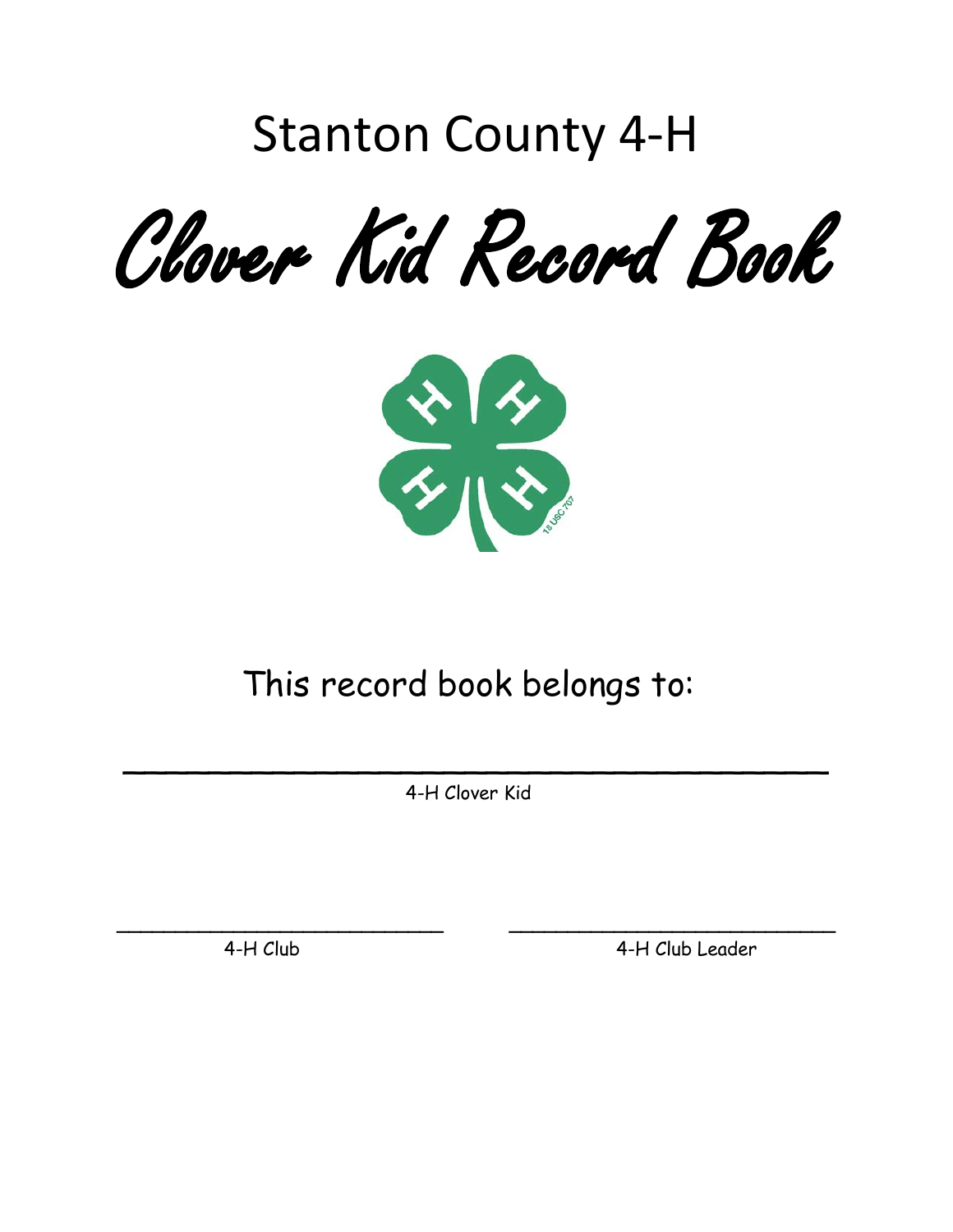Please have 4-H Clover Kid (age 5-& by January 1) complete all questions and sign.

**\_\_\_\_\_\_\_\_\_\_\_\_\_\_\_\_\_\_\_\_\_\_\_\_\_\_\_\_\_\_\_\_\_\_\_\_\_\_\_\_\_\_\_\_\_\_\_\_\_\_\_\_\_\_\_\_\_\_\_\_\_\_**

| $\mathbf 1$ . |  |  | What did you like about being in 4-H? |
|---------------|--|--|---------------------------------------|
|---------------|--|--|---------------------------------------|

| 2.     | What 4-H events did you participate in this year?<br>Put a check mark in the box if you:             |
|--------|------------------------------------------------------------------------------------------------------|
| $\Box$ | Attended 4-H Club meetings<br>Helped with 4-H Club meetings                                          |
| $\Box$ | Brought treats to a 4-H Club meeting<br>Wore your 4-H shirt to an activity                           |
|        | Attended Clover Kid Camp<br>Took 4-H projects to the Fair                                            |
|        | Participated in a Clover Kid Animal Show at the Fair<br><b>Helped with Community Service Project</b> |
|        | Other:                                                                                               |

3. What 4-H projects did you enter at Stanton County Fair?

**\_\_\_\_\_\_\_\_\_\_\_\_\_\_\_\_\_\_\_\_\_\_\_\_\_\_\_\_ \_\_\_\_\_\_\_\_\_\_\_\_\_\_\_\_\_\_\_\_\_\_\_\_\_\_\_\_**

4. Please attach up to 2 pages of pictures of your 4-H year or draw pictures of the activities you did as a Clover Kid.

**\_\_\_\_\_\_\_\_\_\_\_\_\_\_\_\_\_\_\_\_\_\_\_\_\_\_\_\_ \_\_\_\_\_\_\_\_\_\_\_\_\_\_\_\_\_\_\_\_\_\_\_\_\_\_\_\_**

**\_\_\_\_\_\_\_\_\_\_\_\_\_\_\_\_\_\_\_\_\_\_\_\_\_\_\_\_ \_\_\_\_\_\_\_\_\_\_\_\_\_\_\_\_\_\_\_\_\_\_\_\_\_\_\_\_**

**\_\_\_\_\_\_\_\_\_\_\_\_\_\_\_\_\_\_\_\_\_\_\_\_\_\_\_\_ \_\_\_\_\_\_\_\_\_\_\_\_\_\_\_\_\_\_\_\_\_\_\_\_\_\_\_\_**

Please add descriptions under pictures.